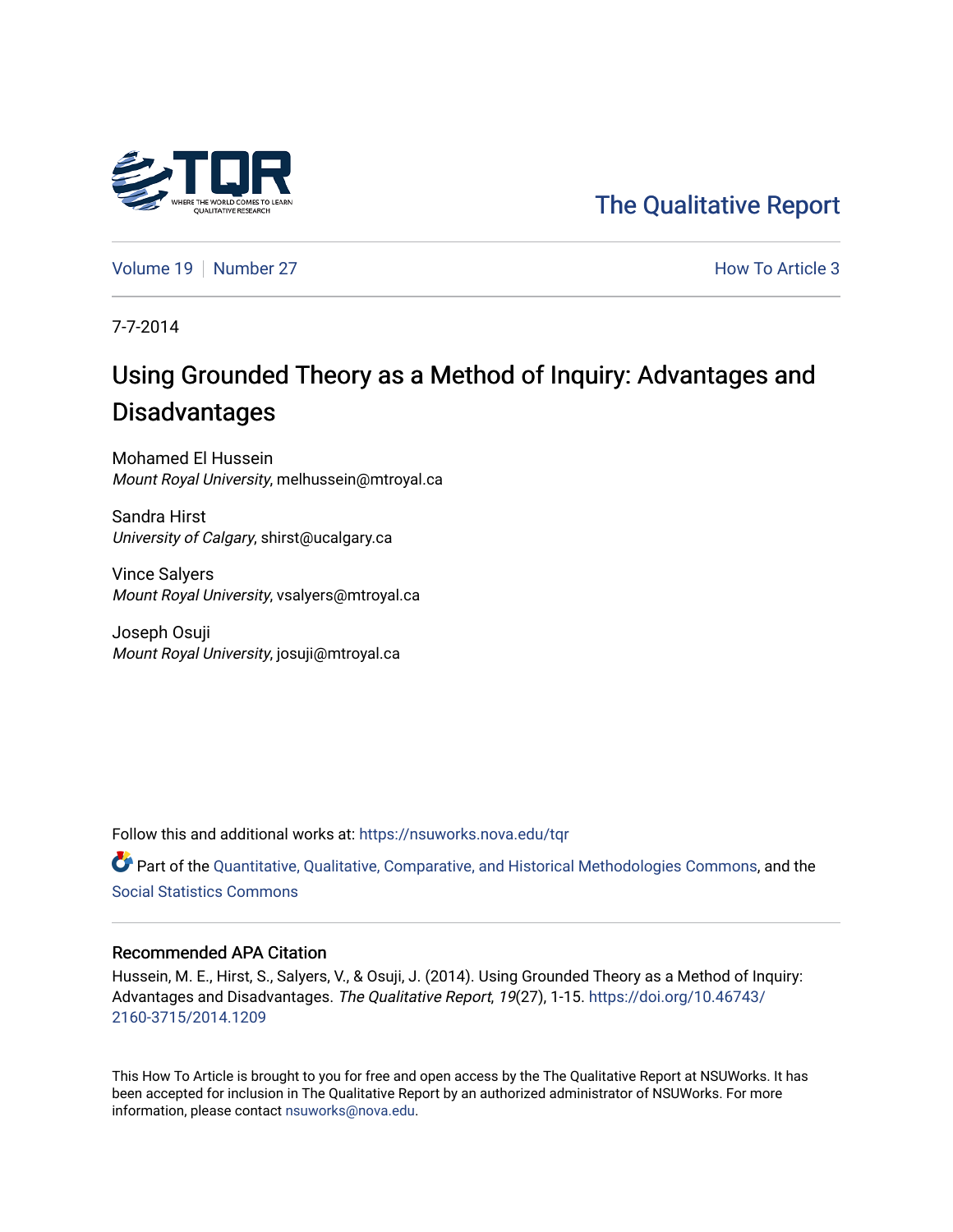

# Using Grounded Theory as a Method of Inquiry: Advantages and Disadvantages

# Abstract

There are many challenges and criticisms attached to the conduct of research, none the least of which is a notion that much of the research undertaken in professional disciplines such as nursing may not have clinical and/or practical relevance. While there are a plethora of qualitative research methods that individuals must consider when designing research studies, one method stands out - Grounded Theory (GT). Grounded theory was developed in the early 1960's by Glaser and Strauss. With its theoretical orientation based in sociology, GT strives to understand and explain human behavior through inductive reasoning processes (Elliott & Lazenbatt, 2005). Because of its emphasis on the utilization of a variety of data sources that are grounded in particular contexts, GT provides a natural theoretical fit when designing nursing research studies. In this article, the authors provide an overview of GT and then describe the appropriateness, advantages, and disadvantages of applying it as part of the research design process. Additionally, the authors highlight the importance of taking a reflexive position to stay engaged while interacting with the data, and explore how to apply GT theory to particular research questions and studies. Finally, the strengths and limitations of this method of inquiry as applied to nursing research using a brief case study approach is presented.

# Keywords

Grounded Theory, Advantages, Constructivist Grounded Theory

# Creative Commons License



This work is licensed under a [Creative Commons Attribution-Noncommercial-Share Alike 4.0 License](https://creativecommons.org/licenses/by-nc-sa/4.0/).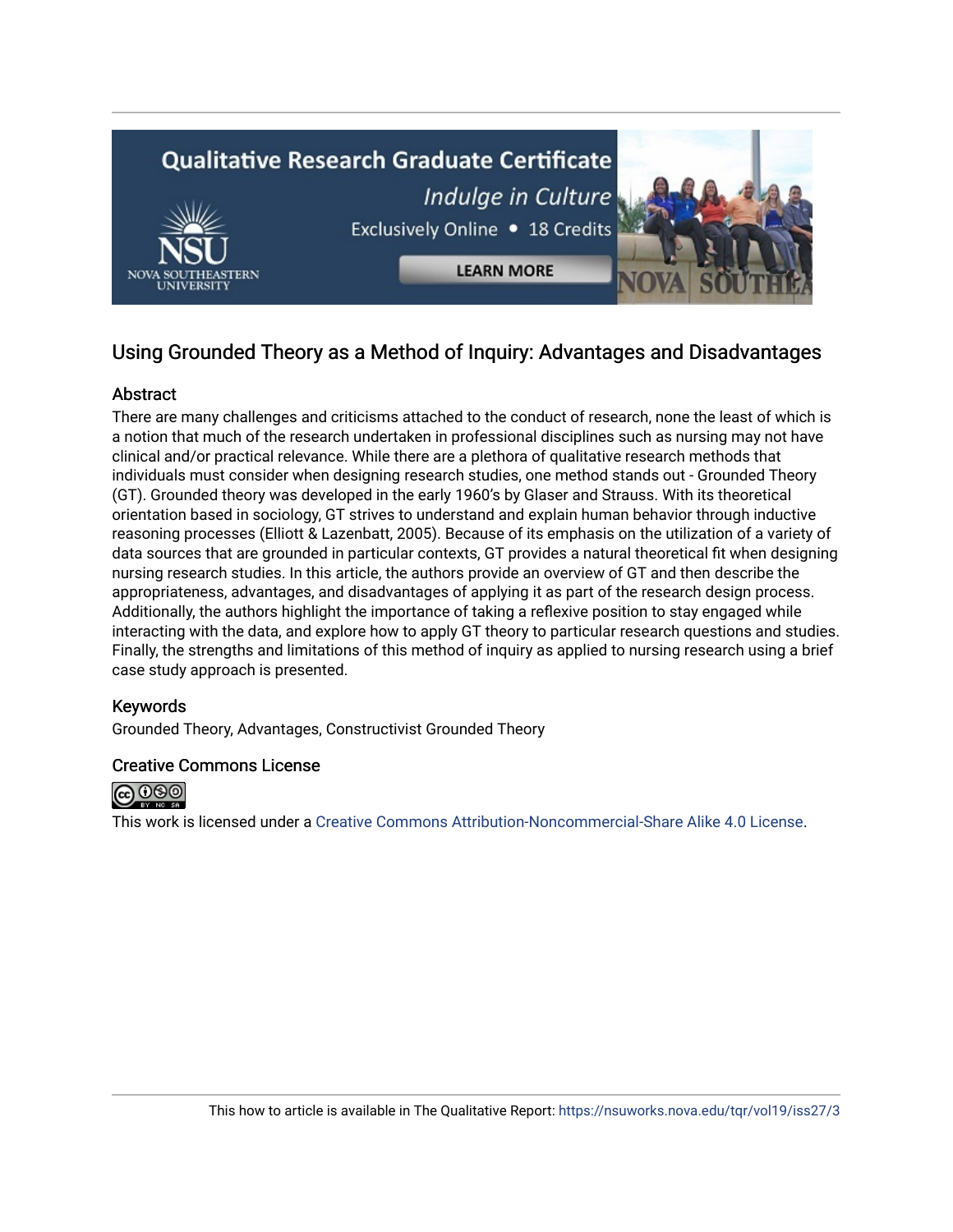

*The Qualitative Report* 2014 Volume 19, How To Article 13, 1-15 http://www.nova.edu/ssss/QR/QR19/el-hussein13.pdf

# **Using Grounded Theory as a Method of Inquiry: Advantages and Disadvantages**

Mohamed El Hussein Mount Royal University, Calgary, Alberta, Canada

Sandra Hirst University of Calgary, Calgary, Alberta, Canada

Vince Salyers and Joseph Osuji Mount Royal University, Calgary, Alberta Canada

*There are many challenges and criticisms attached to the conduct of research, none the least of which is a notion that much of the research undertaken in professional disciplines such as nursing may not have clinical and/or practical relevance. While there are a plethora of qualitative research methods that individuals must consider when designing research studies, one method stands out - Grounded Theory (GT). Grounded theory was developed in the early 1960's by Glaser and Strauss. With its theoretical orientation based in sociology, GT strives to understand and explain human behavior through inductive reasoning processes (Elliott & Lazenbatt, 2005). Because of its emphasis on the utilization of a variety of data sources that are grounded in particular contexts, GT provides a natural theoretical fit when designing nursing research studies. In this article, the authors provide an overview of GT and then describe the appropriateness, advantages, and disadvantages of applying it as part of the research design process. Additionally, the authors highlight the importance of taking a reflexive position to stay engaged while interacting with the data, and explore how to apply GT theory to particular research questions and studies. Finally, the strengths and limitations of this method of inquiry as applied to nursing research using a brief case study approach is presented. Keywords: Grounded Theory, Advantages, Constructivist Grounded Theory*

According to MacDonald (2001) Grounded Theory (GT) is characterized by its concrete and structured guidelines, a feature that helps novice researchers in their investigation and is a good fit for the pragmatic approach of the practice of nursing. Moreover, GT offers a practical and flexible approach to interpret complex social phenomena (Charmaz, 2003); and it provides a strong intellectual justification for using qualitative research to develop theoretical analysis (Goulding, 1998). It is worth noting that GT was developed as a reaction to the passive acceptance that all the "great" theories have been discovered and that the main task of research is to test these theories by using quantitative scientific procedures (Charmaz, 1983). It is the assertion of the authors of this paper that GT will expose the researchers' data to "rigorous analysis" in order to "develop theoretical analysis" (Charmaz, 2006, p. 127). Thus, GT is a way of thinking about data with the intent to conceptualize it (Charmaz, 2009). Data is continuously subject to interrogation until the theory emerges (Charmaz, 2006). Globally, grounded theorists start with inductive logic even though they differ on their foundational assumptions. GT also "provides a frame for qualitative inquiry and guidelines for conducting it" (Charmaz, 2009, p. 127). Inductive logic means that the researcher does not start with a hypothesis or theory and then prove or disprove it, but rather the researcher first starts by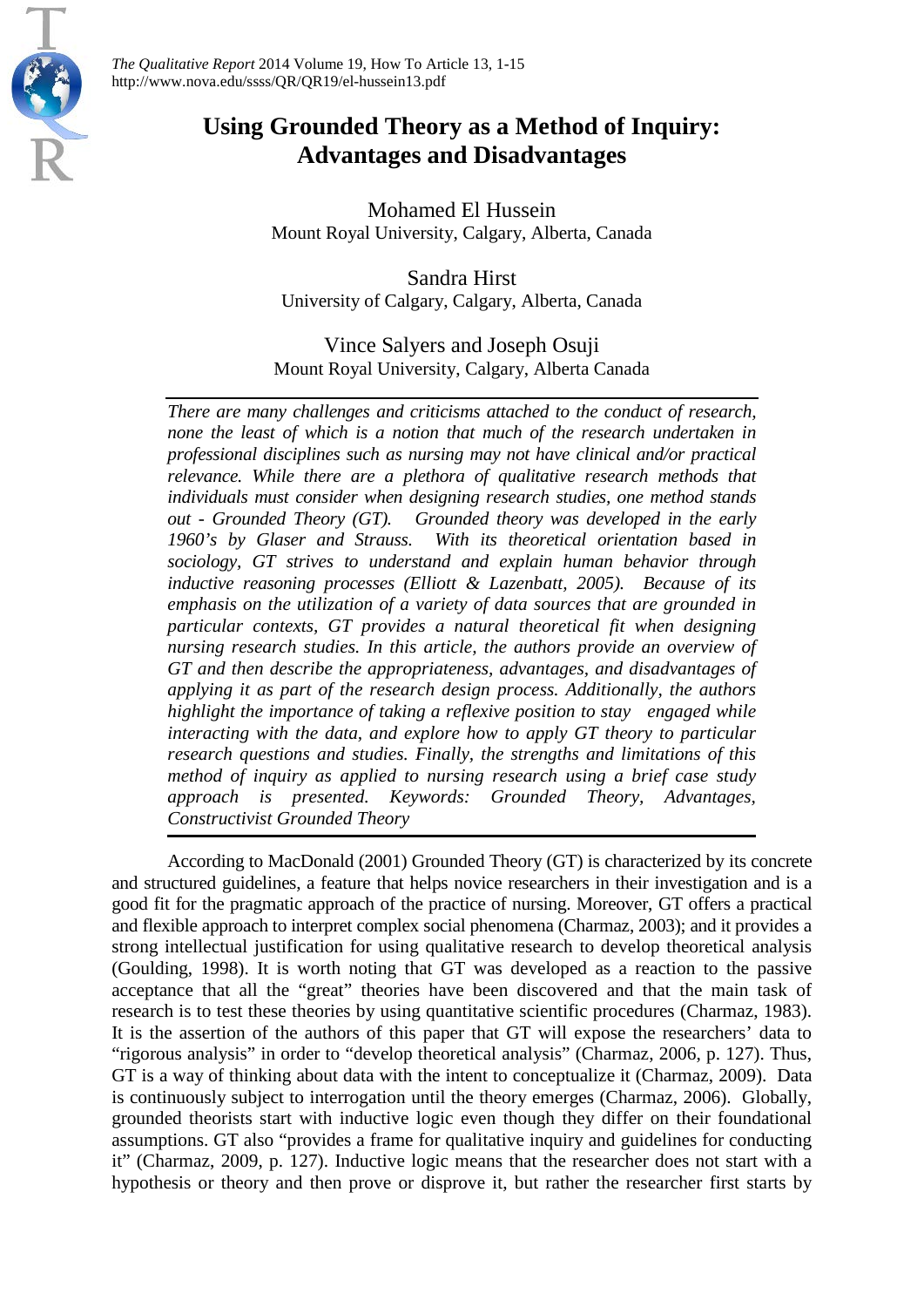collecting data in the setting, concurrently analyzes it, and then generates a hypothesis (Strauss & Corbin, 1990). According to Glaser (1998), GT is "enjoyable, meaningful, informative, and empowering" hence, "JUST DO IT" (p. 19) because it fits, works and is appealing.

In this article, we provide an overview of GT and then describe the appropriateness, advantages and disadvantages of applying it as part of the research design process. Additionally, we highlight the importance of taking a reflexive position to keep the researcher engaged, while interacting with data, and to explore how to apply GT theory to particular research questions and studies. Finally, we explore the strengths and limitations of this method of inquiry when it is applied to nursing research using a brief case study approach.

#### **Appropriateness of GT as a Method of Inquiry**

As a qualitative method of inquiry, GT follows many of the same steps as in other research frameworks. The steps in GT:

- 1) initiating research question,
- 2) data selection,
- 3) data collection,
- 4) data analysis, and
- 5) conclusion of the research

The research method selected in any study should be driven by the research question and should be e differentiated from other methods of inquiry by its approach to data collection and analysis (Egan, 2002). Moreover, it should be be relevant to the area of investigation, and should meet the needs and skills of the investigator (Maxwell 2005). Maxwell (2005) added that the research questions are "the heart, or hub, of the model; they connect all the other components of the design, and should inform, and be sensitive to, these components" (p. 5).

According to Jeon (2004), the researcher's ontological, epistemological, and methodological orientations will determine the version of GT to use, which eventually determines which theoretical perspective or philosophy will act as the perfect fit to inform and guide the process of inquiry. Ontology refers to the nature of reality, whereas epistemology is the relationship between the inquirer and the known (Denzin & Lincoln, 2005). The ontology and epistemology determine the methodology or the way we know the world and gain knowledge of it (Denzin & Lincoln, 2005). Mills, Bonner and Francis (2006) claimed that the variability of epistemological positions that grounded theorists embrace is located at several spots on the "methodological spiral" (p. 13), and is guided by and reflective of its underlying ontologies. Researchers must first identify their ontological and epistemological positions, so as to be able to select a spot on the methodological spiral to indicate which GT they are theoretically comfortable with and will enable them to practice and experience their beliefs during the process of inquiry (Mills et al., 2006).

The main advantages of GT are its intuitive appeal, ability to foster creativity, its conceptualization potential, and its systematic approach to data analysis, and the fact that researchers using it can gather rich data. The advantages, disadvantages and limitations with using GT as a method of inquiry are highlighted in Table 1 and further explored in the following sections.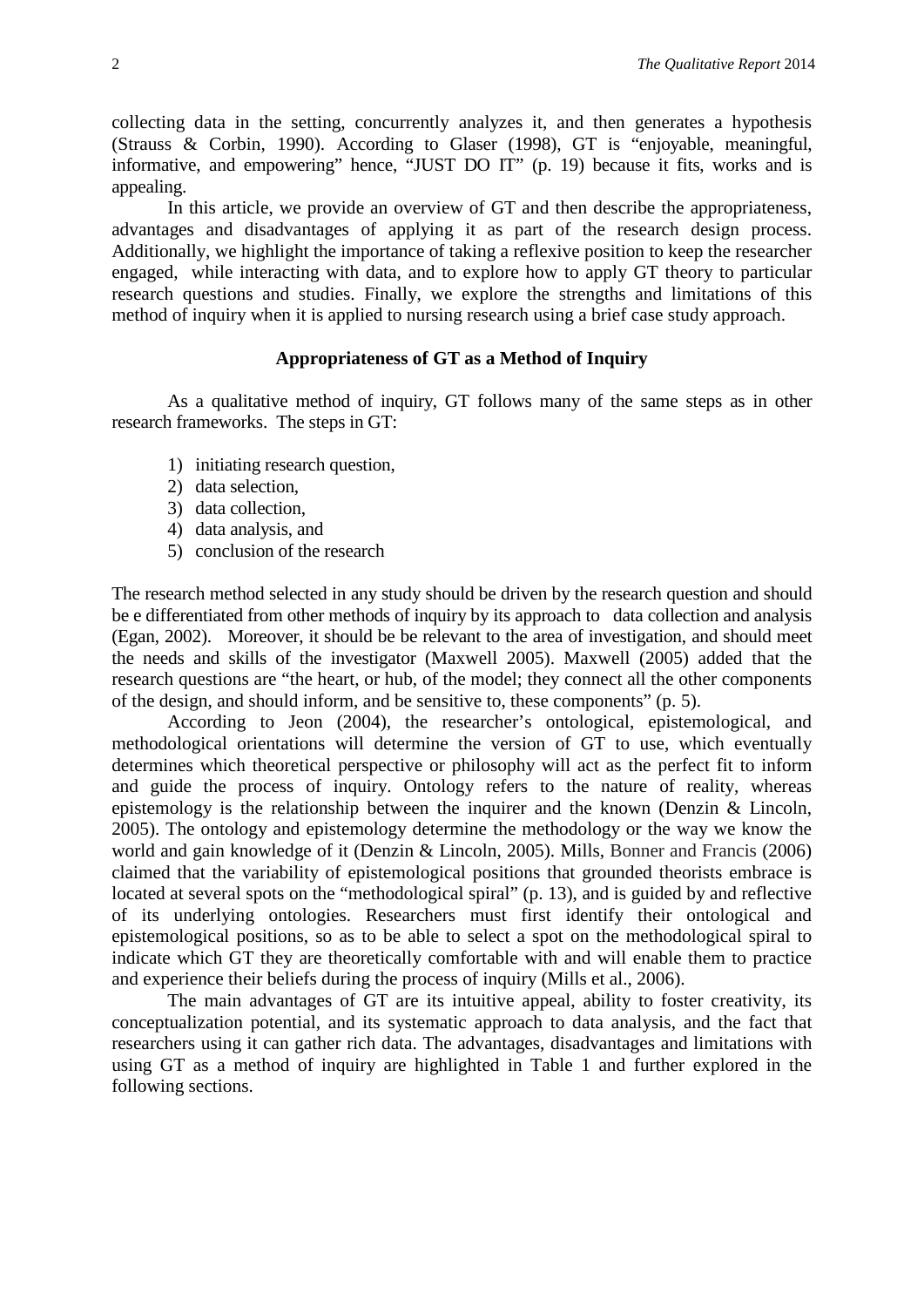| <b>Advantages</b>                    | Disadvantages/Limitations                                         |
|--------------------------------------|-------------------------------------------------------------------|
| Provides for Intuitive Appeal        | <b>Exhaustive Process</b>                                         |
| <b>Fosters Creativity</b>            | Potential for Methodological Errors                               |
| Potential to Conceptualize           | Reviewing the Literature without Developing<br><b>Assumptions</b> |
| Systematic Approach to Data Analysis | Multiple Approaches to GT                                         |
| Provides for Data Depth & Richness   | Limited Generalizability                                          |

Table 1: Advantages, Disadvantages, and Limitations of GT as a Method of Inquiry

#### **Advantages of GT as a Method of Inquiry**

#### *Intuitive Appeal*

At the outset of this argument it is imperative to note that GT is not limited to a specific field, discipline or any type of data (Glaser 1992). GT has informed different areas and has demonstrated a wide range of applicability (Morse, 2009). Myers (2009) argued that GT has an "intuitive appeal" (p. 111) for new investigators because it permits them to get "immersed" (p. 111) deeply within the data. This immersion is translated practically in the constant comparison, coding and memoing approaches to data analysis. Charmaz (2006) supported this notion and asserts that GT provides novice researchers with the needed principles and "heuristic devices" to "get started, stay involved, and finish your [the] project" (p. 2). Charmaz (2006) added that while other qualitative traditions permit investigators to treat data as they please without clear directions on how to proceed , GT provides "explicit guidelines" (p. 3) that direct researchers about how to carry out their research. For many pragmatic researchers, GT is very useful in answering their questions, enlightening their thinking and for providing them with reassurance when hesitations arise during the research process.

#### *Fostering of Creativity*

GT does not start with testing an existing hypothesis, but uses the empirical data to generate concepts and theories (Glaser, 1978). In other words, it does not bias emergence the theory with a priori assumptions (Glaser, 1978). To ascertain this emergence, investigators are encouraged to avoid "preconceived theoretical data" (Myers 2009, p. 108), a suggestion that can be seen as an advantage to enhance creativity and trigger the development of new ideas. Furthermore, GT encourages the researcher to move through a process of discovery whereby themes and interpretations naturally emerge from the data. In essence, GT allows the research to derive meaning from the data and analysis using creative, inductive processes; it allows for the emergence of original findings from the data (Jones, Kriflik, & Zanko, 2005).

The authors argue that this approach could be a double-edged sword and researchers must check the scope of prior research in order to ensure that their study will add to the "corpus of writing" (Stebbins. 2001, p. 42). Glaser (1978) finalized this argument with his statement that "the generative nature of GT constantly opens up the mind of the analyst to a myriad of new possibilities" (p. 6).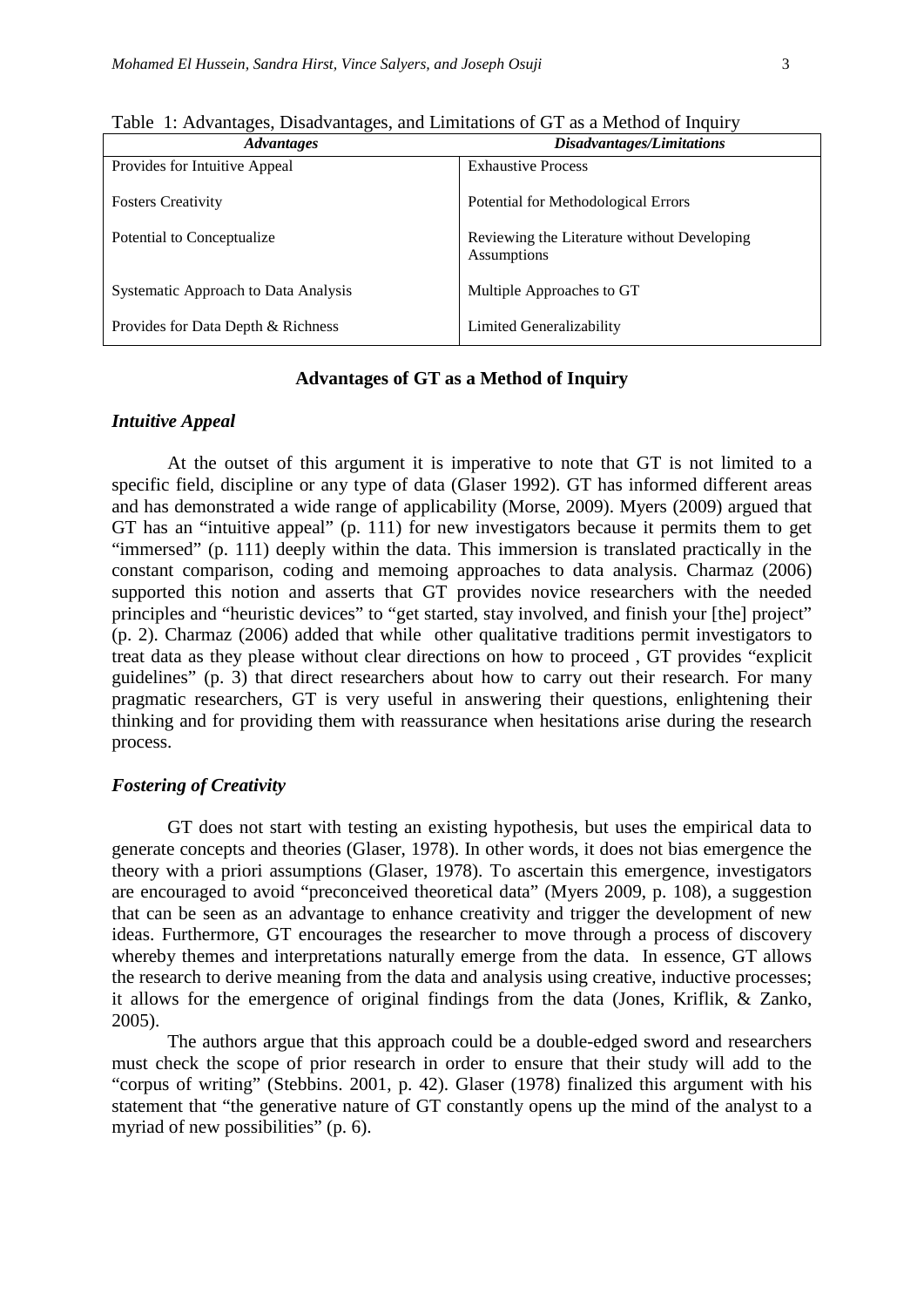#### *Potential to Conceptualize*

According to Stebbins (personal communication, July 6, 2012), the most important component of science is the "concept." The approach taken to study data will eventually influence the generation of these concepts. Blumer (1969) echoed this notion, as he believes that the root of the problem in the process of finding an answer to an issue are ill-defined concepts which frequently do not allow for a precise, agreed-upon, and correct interpretation of subjective empirical data. Blumer (1969) added that "this condition of imprecise conceptualization lies at the heart of the scientific difficulties" (Blumer, 1969, pp. 171-172). Blumer (1969) further clarified the importance of conceptualization in the process of simplification; in his view conceptualization separates the relevant from the irrelevant. It is worth noting, that in our attempt to show the importance of conceptualization the authors are not trying to undermine the significance of description. Stebbins (personal communication, July, 6, 2012) suggested that the single most important initial step to science is "description". Glaser affirmed Stebbin's position by stating that "immaculate description is the best way to render research data" (p. 3).

GT is unique in its ability to generate concepts by utilizing the logic of constant comparison and frequent memo writing (Glaser, 1978). This specific approach to theory development is derived from the "continuous interplay between data collection and data analysis (Myers, 1997). Glaser (1978) argued that concepts have "broadening power" and are "easier to remember" as they encompass a myriad of incidents, which facilitates the transferability of these concepts into unfamiliar contexts. Furthermore, Glaser (1978) added that there is "much value in the conceptualizing and conceptual ordering of research data" (p. 3). Late Glaser (1998) reiterated a similar position reflected in his statement, "By far the most exciting use of GT over the last ten years is its legitimation of concept generation" (p. 133). Strauss and Corbin (1994, p. 274) identified that "the major difference between this methodology [GT] and other approaches to qualitative research was its emphasis on theory development".

#### *Systematic Approach to Data Analysis*

A notable advantage of the GT method is in its systematic approach to data analysis. Glaser (1978) defined GT as "systematic generating of theory from data that itself is systematically obtained from social research" (p. 2). Strauss and Corbin (1990) mirrored this definition in their statement that GT is "a qualitative research method that uses a systematized set of procedures to develop and inductively derive GT about a phenomenon" (p. 24). Other qualitative research methods frequently depend on the use of broad principles rather than the systematic approach, leading to difficulty in their application and interpretation (Myers, 2009). This systematic approach of analyzing data is beneficial in judging, generalizing and comparing the results of GT research (Strauss & Corbin, 1990). We contend that this systematic approach to data analysis provides for rigor and ensures trustworthiness in the emerging theory. Stebbins (2001) supported this argument by differentiating between accidental discovery (serendipity) and systematic exploration that is based on the epistemological and ontological assumptions of the explorer. The latter is sustainable as it is a "broad-ranging, purposive, systematic, pre- arranged undertaking" (p. 4), during which researchers actively and purposefully place themselves in a position to seek for "discoveries" (p. 4) instead of continuing their usual research and passively waiting for the "aha" moments or serendipity to strike (Stebbins, 2001).

Systematic procedures such as simultaneous collection and analysis of data and the constant comparative logic and theory that emerges from data provide GT with rigor that is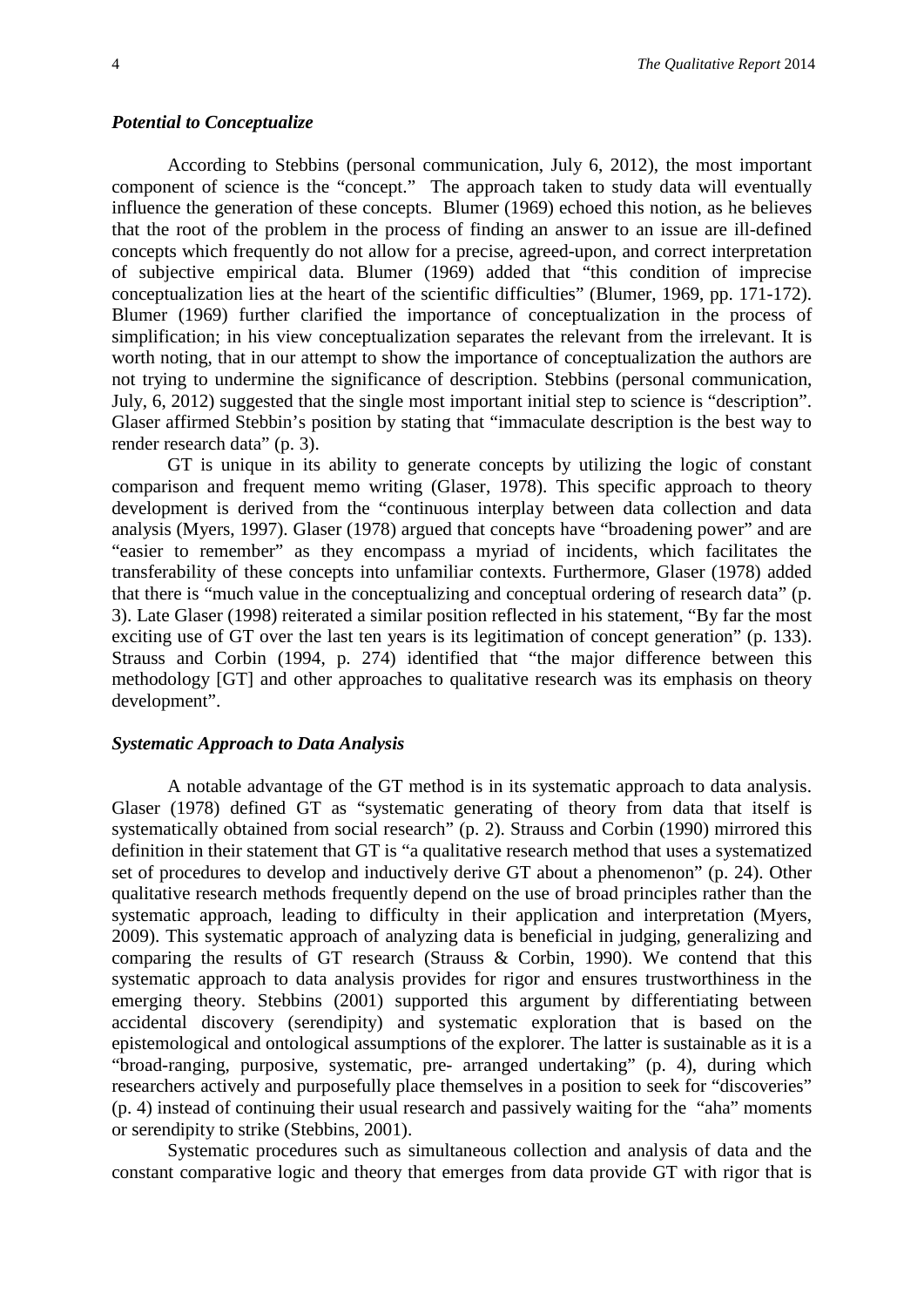not accounted for in other qualitative approaches (Charmaz, 2006). Additionally, being systematic provides the researchers with enough evidence to support their claims (Myers, 2009, p. 111). Glaser and Strauss (1967) extended this thought further by directing the novice researcher to check for the relevance, fitness, workability and modifiability of the discovered GT which attracted researchers and kept them engaged. Charmaz (2006) added that "by adopting GT methods you can direct, manage, and streamline your data collection and, moreover, construct an original analysis of your data" (p. 2).

#### *Data Depth & Richness*

The approach used by grounded theorists to collect rich data is another advantage that is substantial (Charmaz, 2006). Rich data will make the "world appear anew" (Charmaz, 2006, p. 14) because the richness of the data will provide the researcher with concrete and dense fabric to construct a thorough analysis of the data in addition to aiding the researcher to go beneath the surface of the participants' social and subjective life (Charmaz, 2006). Charmaz (2006) contended that the research adventure starts with "finding data" (p. 14). Data will unearth the context and structure of the participants' lives in addition to divulging their feelings, views, intentions and actions (Charmaz, 2006). In order to obtain rich data, researchers are expected to seek thick descriptions (Geertz, 1973) through writing "extensive field notes of observation" (Charmaz, 2006, p. 14), gathering thorough narratives from interviews, and above all "collecting respondents' written personal accounts" (p. 14). The aforementioned approaches to data collection can enhance identifying information but are unsuccessful in providing insights into it (Charmaz, 2006). GT methods provide the tools for "making sense of the data" (p. 15) and refining it to generate insight into the participants' world. Rich data must provide the researcher with enough background about the participants, processes and settings. Moreover, rich data must "reveal what lies beneath the surface" (p. 19) and must expose any changes over time.

Researchers collecting rich data should stay alert to collecting "multiple views of the participants' range of actions" (p. 19). Rich data will enable the researcher to develop analytic categories that facilitates the comparison of data in order to percolate new ideas. Charmaz (2006) espoused that GT can be constructed with different types of data depending on the research topic and questions. The researcher's aim is to enter the participants' lives to see it from inside which eventually illuminates the "unobtainable views" (Charmaz, 2006, p. 24) that outsiders usually assume about the world. Utilizing the logic of GT forces the researcher to go back to the data and forward into analysis to gather further data and to refine the "emerging theoretical framework" (p. 23) which offers the researcher a "fresh look and creating novel categories and concepts" (p. 33).

#### **Disadvantages/ Limitations of GT as a Method of Inquiry**

This section discusses the most common disadvantages of GT. Since the word "disadvantages" might have negative connotations and because GT has positively changed and advanced the way scholars perceive qualitative research, the authors prefer to use the term "limitations" since these limitations can be overcome with time and experience.

#### *Exhaustive Process*

Myers (2009) embraced the notion that novice researchers can become inundated at the coding level with GT, as open coding is a time consuming, tiring and laborious process. The process of abstracting and encompassing concepts is not an easy task. Novice researchers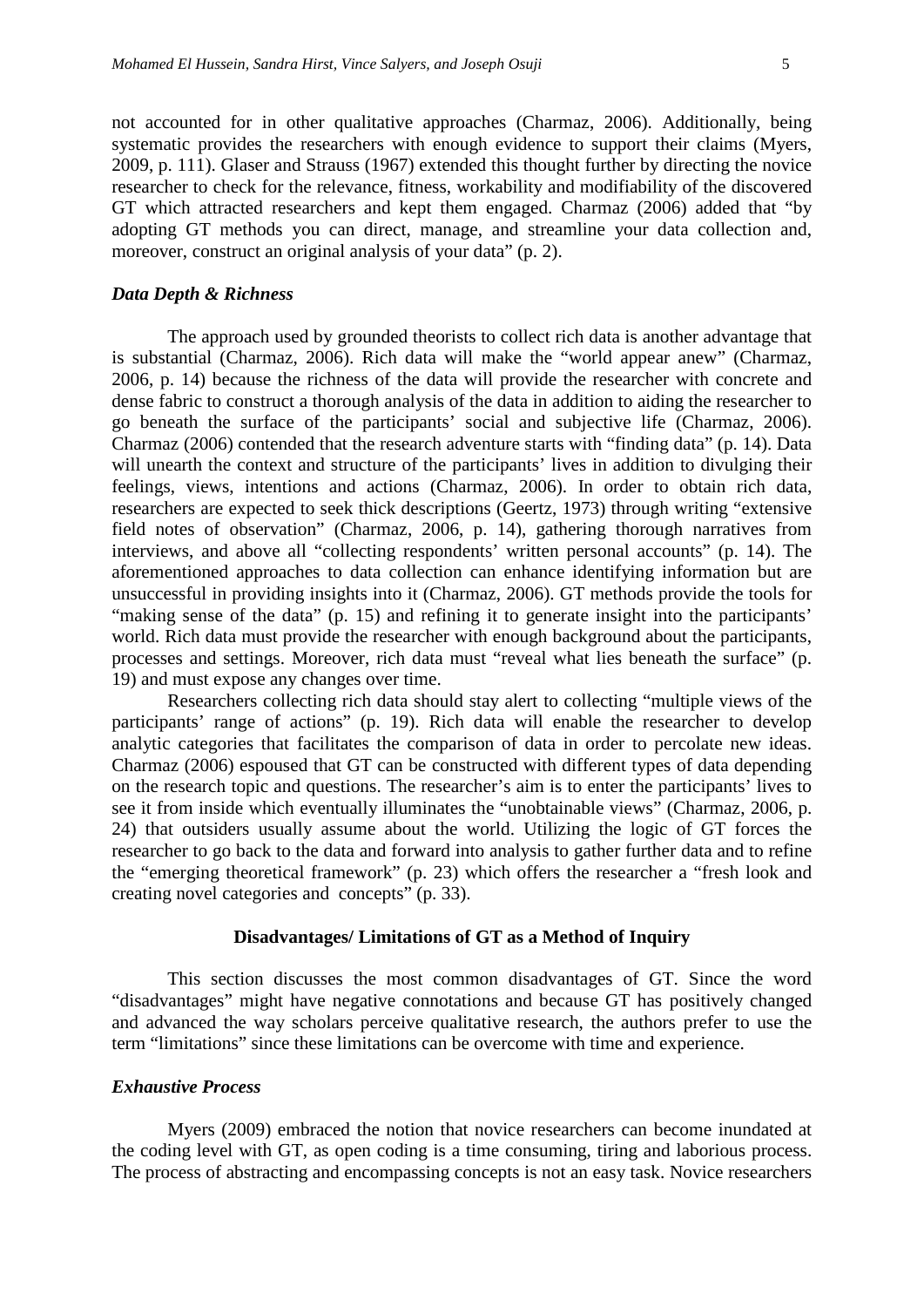may become so hindered and absorbed with the coding process that they may lose sight of accomplishing the task of discovering the ideas and themes that emerge from the data. Furthermore, GT usually generates lower level theories that have multiple limitations (Myers, 2009). Annells (1996) forewarned researchers who are planning to use GT that this approach is "not simple" (p. 177) and must not "be hurried" (p. 177), as it may take months to fine tune the theory around the core category. Annells further advised that a mentor should be available to help novice grounded theorists in their journey of inquiry.

#### *High Potential for Methodological Error*

Charmaz (1989) contended that novice researchers using GT may tend to blur methodological lines by selecting purposeful instead of theoretical sampling. She further suggested that it is acceptable to start with purposeful sampling, however, the researcher must revert to theoretical sampling where the "process of data collection is controlled by the emerging theory" (Glaser, 1978, p. 36). Failure to do so will result in a lack of conceptual depth (Benoliel, 1996). Another pitfall the new researcher might face is the use of only one source of data, such as that of interviews. To help circumvent the utilization of one data source, Glaser (1992) recommended undertaking both observations and interviews as part of the data collection process. If a researcher ignores this advice it may cause him or her to focus on the lived experience of the subjects instead of on the social process (Benoliel, 1996).

Additional methodological mistakes such as "muddling qualitative methods, generational erosion, premature closure and methodological transgression" (Wilson & Hutchinson, 1996) may be seen as additional potential limitations to GT research. Evans (2013), concluded that there are valuable "lessons learned" (p. 49) whereby the novice researcher may avoid these potential methodological errors and are worthy of consideration. A detailed discussion of these methodological errors is beyond the scope of this paper.

#### *Reviewing the Literature without Developing Assumptions*

Reviewing the literature is a contentious and debatable issue in GT that sometimes discourages scholars from using the method. Throughout the evolution of GT, researchers have repeatedly debated how best to approach and utilize existing literature within the research study (Bryant & Charmaz, 2007). Glaser and Strauss (1967) unequivocally and overtly encouraged researchers to write the literature review after completing the analysis so as not to contaminate the research findings. Similarly, Corbin and Strauss (2008) affirmed that because "there is always something new to discover" (p. 36), it is unnecessary to review all of the literature before starting the study. According to Glaser (1998), researchers are advised to limit their prior reading before the exploration of the GT; researchers planning to use GT are advised to omit the literature review (Glaser & Strauss, 1967).

Schreiber (2001) argued this position by discussing Glaser's (1998) and Strauss and Corbin's (1998) notion of theoretical sensitivity and the importance of a literature review in guarding against potential biases that could be a threat to the rigor of the study. Theoretical sensitivity refers to the capability to recognize the subtleties and connotations in the data and the associations among the categories (Strauss & Corbin, 1998). In brief, sensitivity is having insight into the data. The researcher becomes sensitive to what is in the data through immersion in it, as well as based on the researcher's prior professional and personal knowledge and experiences. In other words, these insights prepare the researcher to comprehend and interpret data. It is through awareness and acknowledgement of the researcher's background, knowledge and perspective that the researcher is able to see the data without prejudging it or forcing predetermined explanations on it (Strauss & Corbin, 1998).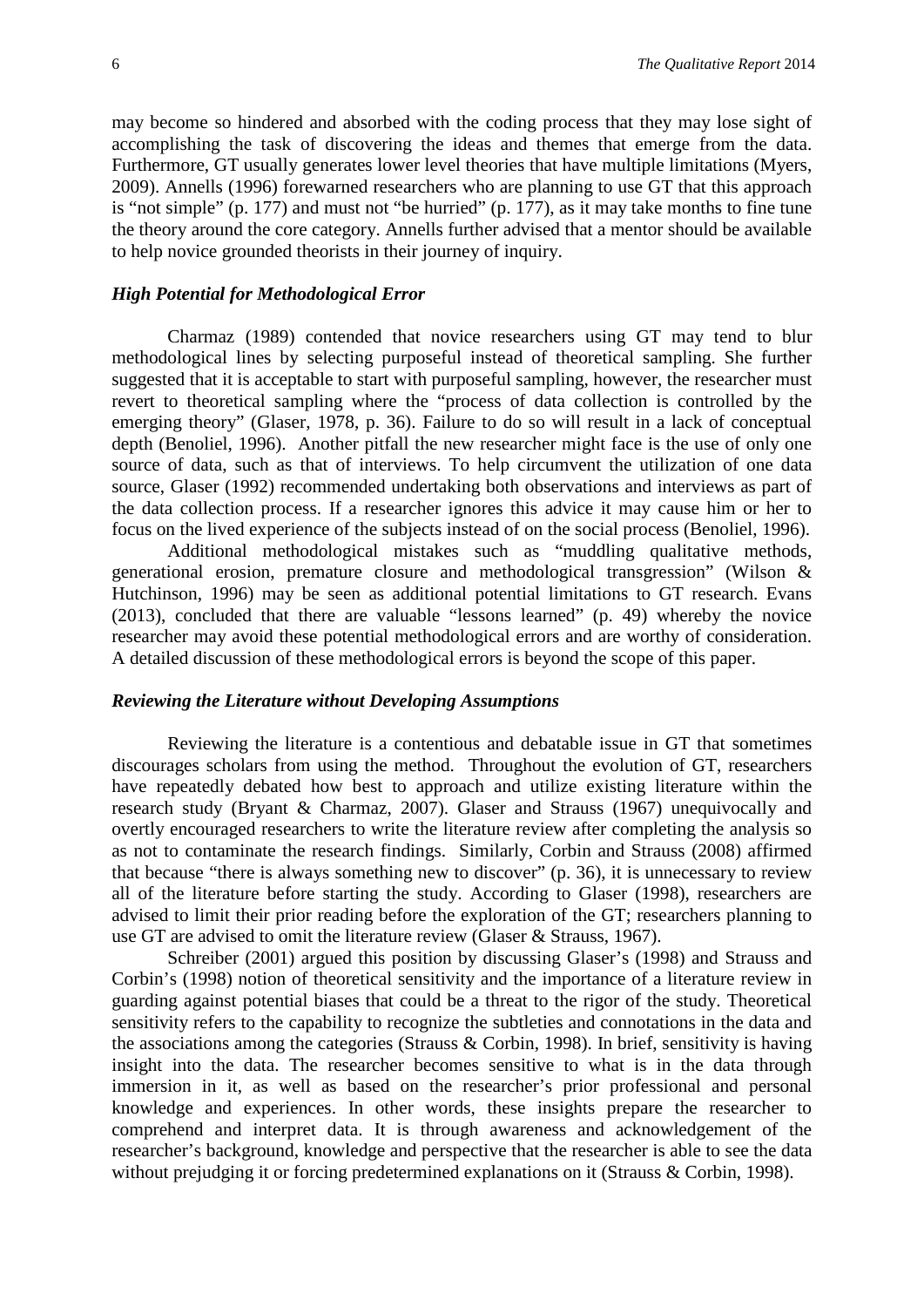The authors concur with Schreiber with regards to the significance of a literature review in enhancing theoretical sensitivity, bearing in mind Stebbins' (2001) recommendation that the literature reveals "how these studies leave unexplored certain critical aspects of the phenomenon" (p. 43). Schreiber (2001) supported this stance by asserting that researchers who apply for financial grants must demonstrate a comprehensive understanding of the "state of the science" (Schreiber, p. 58), therefore a review of current (and pertinent) literature is needed for methodological reasons. Other grounded theorists have approached the review of literature as necessary to both "situate your work within the body of related literature" (Bryant & Charmaz, 2007, p. 123), and to "set the stage for what you do in subsequent sections or chapters" (Charmaz, 2006, p. 166).

#### *Multiple Approaches to GT*

In an attempt to legitimize qualitative inquiry, Glaser and Strauss (1967) with their different educational backgrounds and expertise co-developed their book, *The Discovery of Grounded Theory.* Although the book was a great success, the authors' differing ontological and epistemological assumptions created a fissure in the understanding and application of GT, leading to the creation of at least four different approaches to GT that resulted in confusion among scholars. Glaser was influenced by the quantitative positivist paradigm, whereas Strauss embraced the qualitative interpretive paradigm (Annells, 1997). This tension and division between the original authors created an intellectual debate among researchers and raised several questions about GT method and how to utilize it properly. Strauss and his student Juliet Corbin used the foundational procedures for GT and developed improvised additional tools and techniques that they recommended during the process of coding and memo writings. This new approach surfaced in their book *Basics of Qualitative Research* (1990). Although Strauss and Corbin's philosophical paradigm was never stated explicitly, their approach is quite similar to that of the constructivist paradigm (Annells, 1997); although there are some basic exceptions that more closely aligns their work with the objectivist paradigm. One example of this is their assertion that the process of "verification" follows very prescriptive guidelines for data analysis. One could argue that when strict data analysis guidelines are utilized theory development may be forced rather than allowed to emerge.

Another conceptual difference between Glaser and Strauss is their understanding of the generated theory. According to Glaser, theory is a momentary product that is still developing, and is subject to further testing and verification by gathering new data. Strauss, on the other hand, argues that theory can be used in practice without the need for further verification, as verification is done in the data during the process of generation (Hallberg, 2006). This conceptual difference leads to a difference in the form of the discovered GT.

Hallberg (2006) argued that the outcome of GT is another source of confusion. Hallberg (2006) added that GT is sometimes presented as a hypothesis to be further tested (Glaser, 1978), in the form of narratives (Strauss & Corbin, 1990) or even through a stories that identify categories and relationships (Charmaz, 2006). Although the product may be different, there is unanimous agreement among scholars with regards to the characteristic of the theory generated. For instance, according to Glaser and Strauss (1967), theory is "either a well-codified set of propositions or in a running text of theoretical discussion, using conceptual categories and their properties" (p. 31). It is worth noting here that a theory is not an "absolute truth" but rather a tentative explanation of a phenomenon. According to Strauss and Corbin (1998), the word "theory" in this context is used to demonstrate the relationships that exist among concepts coming from the data and supports understanding of the social world by illuminating its categories. Simply put, the fact that it explains or predicts something makes it a theory (Strauss &Corbin, 1990). Thus, a theory is a statement regarding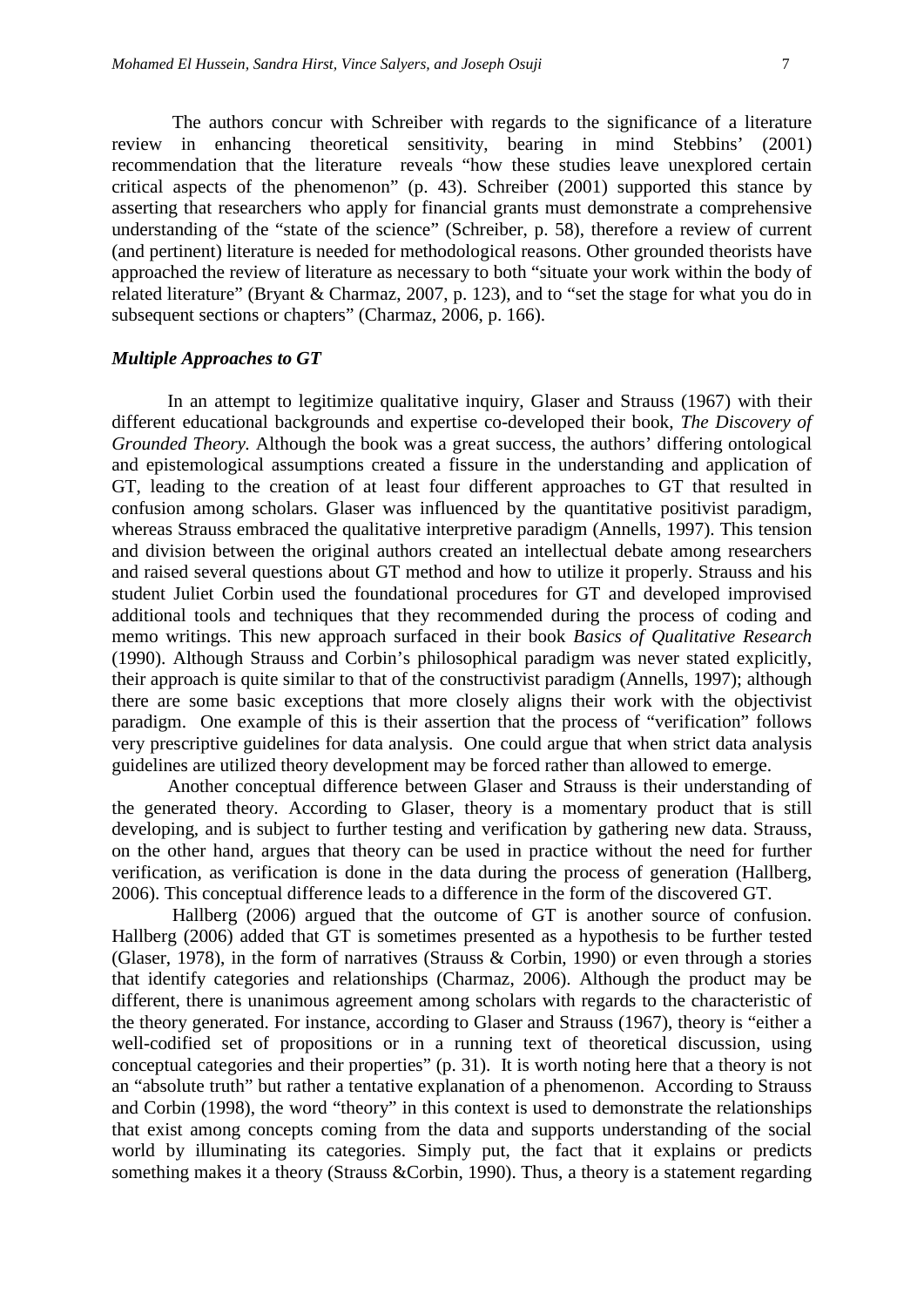possible relationships among categories about a phenomenon that facilitates the comprehension of a social world.

#### *Limited Generalizability*

According to Polit and Beck (2010), "generalization is an act of reasoning that involves drawing broad conclusions from particular instances that is making inference about the unobserved based on the observed" (p. 1451). The issue of generalization is less frequently discussed in qualitative research, and is considered complicated and controversial because the main goal of qualitative research is to provide a rich and contextualized understanding of the human experience. Research questions that are explored through GT methods allow for a unique opportunity to extrapolate findings that further explain these experiences. This unique opportunity is due to the nature of GT exploration and its ability to reveal high level concepts and theories that are not specific to a particular participant or setting (Glaser, 2002). Ayres, Kavanagh and Knafl (2003) argued that "just as with statistical analysis, the end product of qualitative analysis is generalization, regardless of the language used to describe it" (p. 881). Polit and Beck (2010) espoused that knowledge is not generated by testing a new theory, but rather knowledge grows through confirmation. They added that confirmations come with systematic replication which leads to confirmatory evidence. Stebbins (2001) stressed that the "main goal of exploratory research is the production of inductively derived generalizations about the group, process, activity, or situation under study" (p. 6). Afterwards, the researcher weaves these generalizations into GT. Herein lies the conundrum: while there are unique opportunities to analyze, interpret, and further interpret the data using GT, what happens if results are not easily generalized? Considering the nature of GT as a qualitative method of inquiry, threats to external validity or generalizability may be limitations of the research being undertaken and warrant consideration by the researcher.

# **Applying GT to a Study of Delirium Underrecognition by Registered Nurses: A Brief Case Study**

### *Background*

In the process of shaping the research question on the phenomenon of delirium underrecognition by Registered Nurses (RNs), it became clear that only a few studies explored the problem from a nursing perspective. Moreover, although delirium is a multidimentional concept (Lou & Dia, 2002) most of the literature concentrates on the biomedical nature of the disease. While it is important for RNs to understand the pathophysiological concepts of delirium, it is equally important to understand the contextual factors to enhance RNs' skills of delirium recognition.

It is worth noting that, nurses still do not readily recognize delirium in their practice regardless of the severity of their patients' illness (Saxena & Lawlwey, 2009; Pun & Boehm, 2001; Khan & Bourgeois, 2009; Cole, 2004; Cerejeira & Mukaetova-Ladinska, 2011; Ely & Page, 2011), and there is consistent evidence that older adults admitted to acute care settings are experiencing delirium at rates ranging from 11% to 87% (Aldemir et al., 2001; Ely et al., 2001; Immers et al., 2005; Roberts, 2004; Van Rompaey et al., 2009). Moreover, this phenomenon is not quantifiable, as it focuses on the responses of the RNs who are interacting with older adults to understand the complicated social process of delirium underrecognition.

Furthermore, critical analysis of the literature highlighted the need to approach delirium from a different perspective due to the dearth of literature in relation to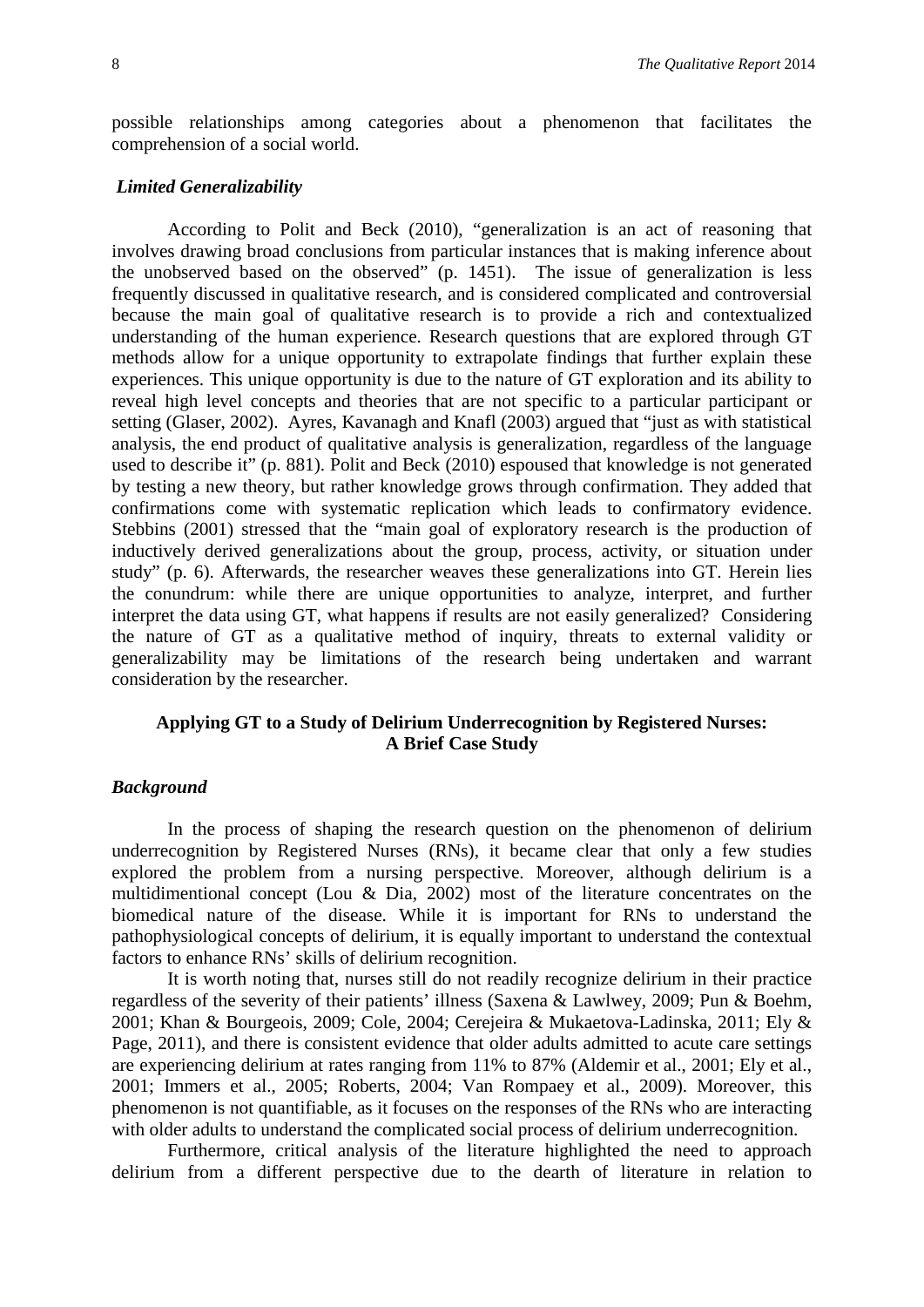understanding delirium as a contextual phenomenon involving the patient, family and the RNs. Belanger and Ducarme (2011) supported this position in their extensive review of the recent literature, focusing on patients' and nurses' perspectives of delirium. They established that only 17 research articles highlighted the subjective nature of the experience of delirium from the perspective of the patient and the nurses. They added that most of the literature "focused above all on the characteristics, pathophysiology, incidence, etiology, prognosis of delirium as well as on the prevention, detection, evaluation and management" (p. 304). Neville (2008) argued convincingly in favor of expanding the understanding of delirium beyond the biomedical perspective, and suggested considering its personal and relational aspects.

Thus, based on the limited qualitative research literature and the lack of theory to explain the phenomenon of delirium underrecognition by RNs, one of the authors considered the development of a proposal to research this phenomenon. Moreover, he determined that GT would provide the theoretical underpinning to explore this problem. He decided to explore delirium from multiple perspectives (e.g., patient, families, RNs) to enable an understanding of the processes RNs utilize to recognize delirium during their interactions with older adults in acute care settings. To better understand the work of acute care RNs while interacting with older adults, he believes that GT will provide the opportunity to conceptualize and develop a theory to explain the phenomenon and ground it in the data.

### *The Research Proposal Using Constructivist GT as a Method of Inquiry*

While language, textual data, time and settings are important factors to be considered when analyzing data, the focus of analysis in GT is behavior and its meanings that takes place during social interaction (Wilson & Hutchinson, 1991). The behavior of the RNs and the behavior of older adults, from the perspective of the RNs, will be described, analyzed and conceptualized to construct a theory that provides good explanatory power for the behavior of delirium underrecognition. Furthermore, GT is particularly applicable for exploring this topic due to the nature of this phenomenon, and its deep roots and relatedness to nursing practice (Schreiber, 2001).

RNs working in acute care setting have diverse and heterogeneous perspectives and therefore different constructions of realities as they interact with older adults with delirium. Therefore, the researcher will use constructivist GT to carry out the research, rather than traditional GT approaches as deciphered by Glaser and Strauss (1967) and later by Strauss and Corbin (1990). His decision was based on several factors. First, he is familiar with the concept of delirium and is "not free from the claims of related literature" (Glaser, 1998, p. 69) or of prior assumptions. Second, his philosophical position can be described as relativist ontologically and subjectivist epistemologically. Third, the intensive laborious model of data analysis recommended by Strauss and Corbin (1990) does not fit with the path of concatenation or longitudinal exploration (Stebbins, 2001) that he plans to follow as part of this program of research. Finally, since the main focus of the study is to "make meaning," the constructivist approach is ideal because it requires the creation of a sense of reciprocity in the process of interaction between participants and the researcher when co-constructing meaning. Eventually, he hopes to develop a substantive theory that is grounded in the participants' and researchers' experiences. The constructivist approach also requires the establishment of relationships with participants that explicates power imbalances and attempts to modify these imbalances (Van Maanen, 1991).

The constructivist paradigm of GT embraces the ontological stance of relativism that focuses on local and specific constructed realities (Lincoln & Guba, 2000). Constructivist grounded theorists are more likely to claim that "reality cannot actually be known, but is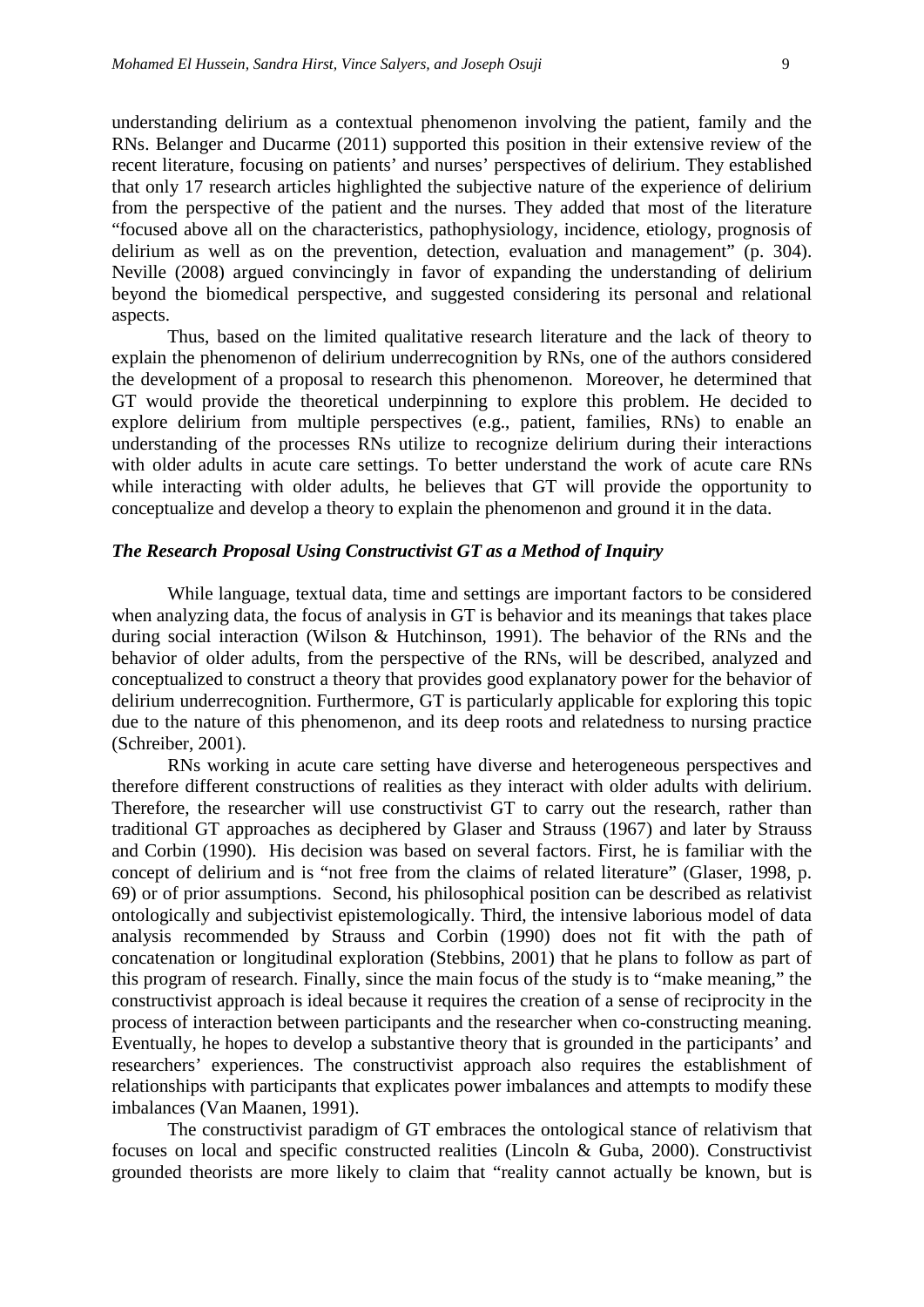always interpreted" (Strauss & Corbin, 1990, p. 22) and acknowledge the mutual creation of knowledge by the researcher and the research participant (Charmaz, 2000, 2006; Schwandt, 1994). This philosophical position corresponds well with his understanding of reality and knowledge development, with the context of delirium underrecognition as a complex phenomenon, and with RNs as clinicians with different backgrounds, education levels, experiences, and understandings. Contrary to the classical GT that follows the objectivist canon of viewing truth as a single, universal and enduring reality, constructivist grounded theorists acknowledge interpretation as the means of construction of co-created realities and the assignment of meaning to social action and interaction (Annells, 1996). This feature will provide the researcher with the opportunity to partake in the interpretation of realities constructed by RNs during the processes of interaction with older adults. Acting like "passionate" participants (Lincoln & Guba, 2000, p. 171), constructivist grounded theorists assist in the reconstruction of multiple voices and perspectives, accommodating the diversity of the RNs interacting with older adults. This process requires authentic engagement with research participants and a rich understanding of their worlds (Mills, Bonner, & Francis 2006). Concerned with subjective meaning, constructivist grounded theorists tend to ask research participants open-ended questions that provide insights into the meanings of their experiences rather than its mere description.

In coding, memo writing and developing of categories, constructivist grounded theorists move beyond the description of overt data, and pay attention to psychological and social assumptions inherent in the data (Charmaz, 2000; Munhall, 2001). Data is not separate from either the observed or the observer but rather reciprocally constructed during interaction. Moreover data is "relativistic, situational and partial" (Charmaz, 2009, p. 138), consequently, data collected from RNs in acute care settings will reflect the influence of those settings on the realities perceived and interpreted by those RNs. Objectivist/classical GT is based on the assumptions of positivism, where it assumes the discovery of data by a neutral observer who is separate from the data and not loaded with preconception (Lincoln & Guba, 2000) which contradicts the contextual essence of his study.

While the objectivist GT emphasizes developing abstract parsimonious generalizations free from contexts of origin but which fit, explain and display relevance to the empirical data of the participants, the aim of the constructivist GT is to gain an "interpretive understanding of the empirical phenomenon" (p. 139) so that the theory constructed will be credible, original, useful, and above all resonates and is relative to the "historical moment" (p. 139). Further, the constructivist GT is a "contemporary revision" of the classical GT (Charmaz, 2009). This revision is done to renew and revitalize the classic GT. Integrating recent methodological approaches challenges the assumptions of generating a general abstract theory and is likely to yield to situated knowledge (Haraway, 1991). Participants' meanings and actions are contrasted with the larger social structure in order to see "current social conventions and power relationships" (p. 131).

A reflexive position may surface when a researcher explores an experience that the researcher can share with the participants (p. 132) which can potentially create a "tone of authenticity" (p. 1330) in the succeeding analysis. The reflexive mode of the contemporary GT keep the researcher engaged, and interacting with data and the emerging idea rather than taking a distanced stance toward their studies (Charmaz, 2006). Charmaz (2006) maintained that lack of reflexivity can lead to surfacing and sprouting of the researcher's own implicit assumptions and interpretation to an extent that it may hold an "objective status" (p. 132). In the objectivist view, reflexivity is treated as another source of data for abstraction and is not considered as a substantial part of the whole research process. Constructivists are expected to demonstrate how their standpoints, positions, and interactions have influenced their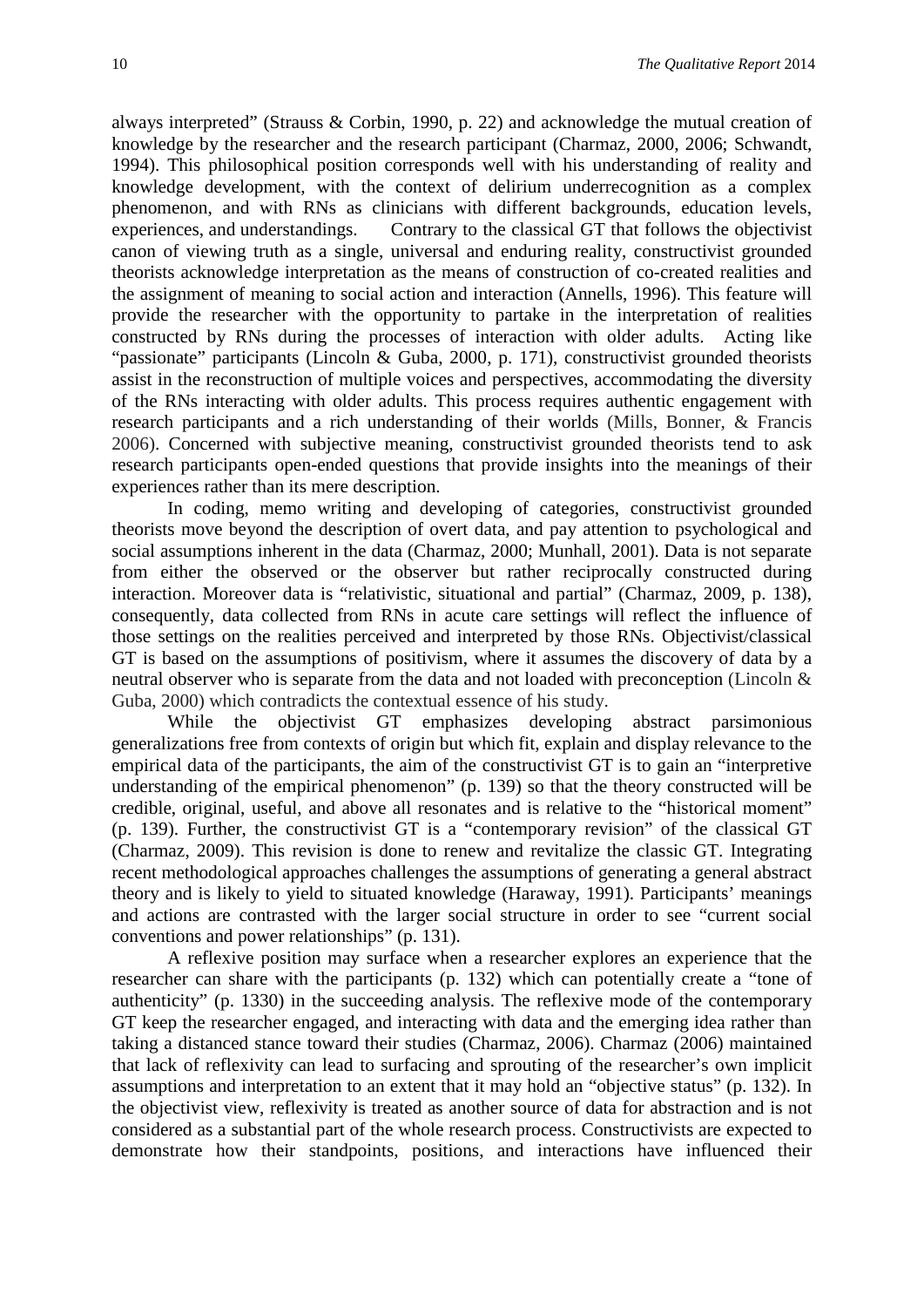interpretation of data. From this perspective, the claim of objectivity by utilizing the comparative logic of GT cannot be validated.

In his study proposal, the researcher will develop a theory that explains the processes that RNs use to recognize delirium in older adults. Charmaz (2006) maintained that GT has a unique advantage of being able to systematically focus on studying processes by using empirical observations to construct a theory. She added that GT has the potential of developing conditional theories that contextualize certain realities (Charmaz, 2006). Myers (2009) contends that GT is specifically useful for studying "regular, repeated processes" (p. 111).

#### *Conclusion*

Although GT is "a member of the family of qualitative research approaches" (Glaser, 1998, p. 38), it differs from other qualitative research methods in that it does not only provide meaning, understanding and description of the phenomenon under study, but it also does theory-generation (Glaser 1978). GT approach to data analysis has evolved over the years primarily due to the change in the way we understand and treat knowledge. Facts are not taken at face value without being subjected to analysis and critique. Researchers with different ideas are creating a difference in the advancement of knowledge. Science in general and qualitative research in particular has transformed remarkably since Glaser and Strauss wrote their book *The Discovery of Grounded Theory* in 1967.

GT has been refined over the years to meet the scientific demands of this era. Consequently, Glaser's realist ontology (Annells, 1996) is in total opposite to the relativist ontology of the current qualitative traditions. As a result of this relativist ontological stance, truth is constructed individually and collectively. The process of construction and re construction of the "truth" is ongoing and subject to the interpretation of context (re contextualization; MacDonald & Schreiber, 2001). The relativist ontological stance and its supporters should be credited for keeping GT "viable" and "sustainable" and demonstrate that GT has not "outlived its usefulness" (MacDonald & Schreiber, 2001, p. 42).

Being supporters of GT, the authors have reviewed some seminal and contemporary literature on the topic. Additionally, advantages, disadvantages, and limitations with using GT as a method of inquiry were provided. Finally, using a brief case study, the authors described the suitability of GT as a method of inquiry to explore the phenomenon of delirium underrecognition by RNs. GT is particularly applicable to nursing research because it allows for flexibility and options for data collection, analysis, and interpretation in complex environments such as the one described in the case study. Using GT as a method of inquiry facilitates the researcher's ability to provide insight into the experiences of key stakeholders such as clients, families, and nurses in clinical contexts and is recommended when carrying out qualitative research in these settings.

#### **References**

Aldemir M., Özen S., Kara I. H., Sir A., & Bac¸ B. (2001). Predisposing factors for delirium in the surgical intensive care unit. *Critical Care, 5*, 265-70. http://dx doi: 10.1186/cc1044

Annells, M. (1996). Grounded theory method: Philosophical perspectives, paradigm of inquiry, and postmodernism. *Qualitative Health Research, 6*, 379-393. http://dx doi: 10.1177/104973239600600306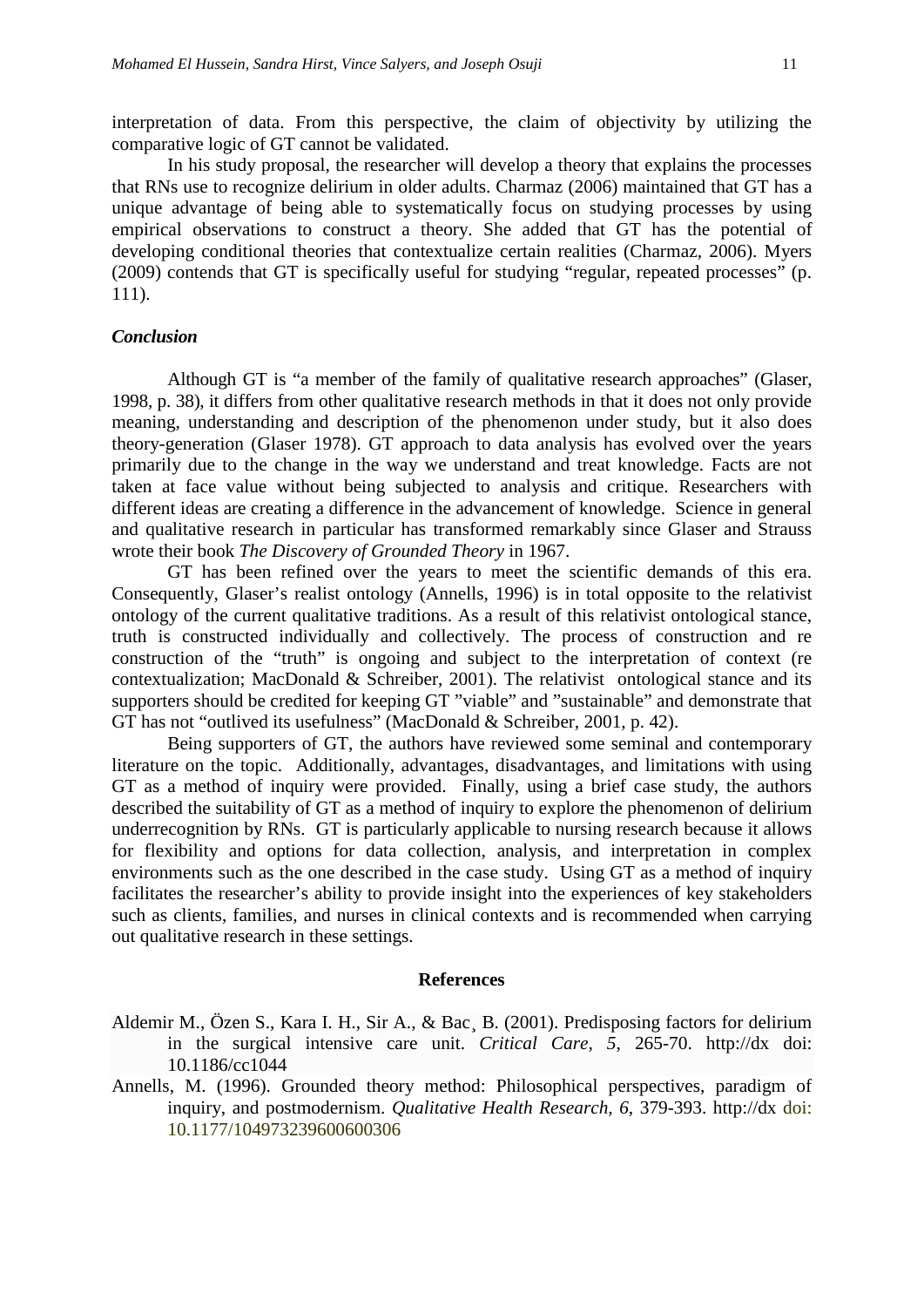- Annells, M. (1997). Grounded theory method, part I: Within the five moments of qualitative research. *Nursing Inquiry*, *4*, 120-129. http://dx doi: 10.1111/j.1440- 1800.1997.tb00085.x
- Ayres, L., Kavanagh, K., & Knafl, K. (2003). Within-case and across-case approaches to qualitative data analysis. *Qualitative Health Research, 1, 3871-883.* http://dx doi: 10.1177/1049732303013006008
- Benoliel, J. Q. (1996). Grounded theory and nursing knowledge. *Qualitative Health Research, 6*, 406-428. http://dx doi: 10.1177/104973239600600308
- Bryant, A., & Charmaz, K. (2007). Introduction: grounded theory research methods and practices. In A. Bryant & K. Charmaz (Eds.), *The Sage handbook of grounded theory* (pp. 1-28). Thousand Oaks, CA: Sage.
- Cerejeira, J., & Mukaetova-Ladinska, E. B. (2011). A clinical update on delirium: From early recognition to effective management. *Nursing Research and Practice,* Article ID 875196, http://dx doi:10.1155/2011/875196.
- Charmaz, K. (1983). The grounded theory method: An explication and interpretation. In R. Emerson (Ed.), *Contemporary field research* (pp. 109-126)*.* Boston, MA: Little, Brown and Company.
- Charmaz, K. (1989). Discovering chronic illness: Using grounded theory. *Social Science and Medicine, 30*, 1161-1172. http://dx doi:10.1016/0277-9536(90)90256-R
- Charmaz, K. (2000). Grounded theory: Objectivist and constructivist methods. In N. K. Denzi[n](http://www.qualitative-research.net/fqs/beirat/denzin-e.htm) & Y. S. Lincoln (Eds.), *Handbook of qualitative research* (pp. 509-535). Thousand Oaks, CA: Sage.
- Charmaz, K. (2003). Grounded theory objectivist and constructivist methods. In N. K. Denzin & Y. S. Lincoln (Eds.), *Strategies of qualitative inquiry* (pp. 249-291). London: Sage
- Charmaz, K. (2006). *Constructing grounded theory: A practical guide through qualitative analysis.* Los Angeles, CA: Sage Publications.
- Charmaz, K. (2009). Shifting the ground: Constructivist grounded theory methods. In J. M. Morse (Eds.), *Developing grounded theory: The second generation* (pp. 127-154). Walnut Creek, CA: Left Coast Press.
- Egan, T. (2002). Grounded theory research and theory building. *Advances in Developing Human Resources, 4*(3), 277-95.
- Elliott, M., & Lazenbatt, A. (2005). How to recognize a 'quality' grounded theory research study. *Australian Journal of Advanced Nursing, 22*(3), 48-52.
- Ely, E., Inouye, S., Bernard, G., Gordon, S., Francis J., May L.,… Dittus, R. (2001) Delirium in mechanically ventilated patients: Validity and reliability of the confusion assessment method for the intensive care unit (cam-icu). *The Journal of American Medical Association, 286*, 2703-2710. http://dx doi:10.1001/jama.286.21.2703
- Evans, G. (2013). A novice researcher's first walk through the maze of grounded theory: Rationalization for classical grounded theory. *The Grounded Theory Review, 12*(1), 37-55.
- Geertz, C. (1973). Thick description: Toward an interpretive theory of culture. In C. Geertz (Ed.), *The interpretation of cultures* (pp. 3-30). New York, NY: Basic Books.
- Glaser, B. (1978). *Theoretical sensitivity: Advances in methodology of grounded theory*. San Francisco, CA: University of California Press.
- Glaser, B. (1992). *Basics of grounded theory analysis: Emergence vs forcing.* Mill Valley, CA: Sociology Press.
- Glaser, B. (1998). *Doing grounded theory: Issues and discussions*. Mill Valley, CA: Sociology Press.
- Glaser, B. G., & Strauss, A. L. (1967). *The discovery of grounded theory: Strategies for*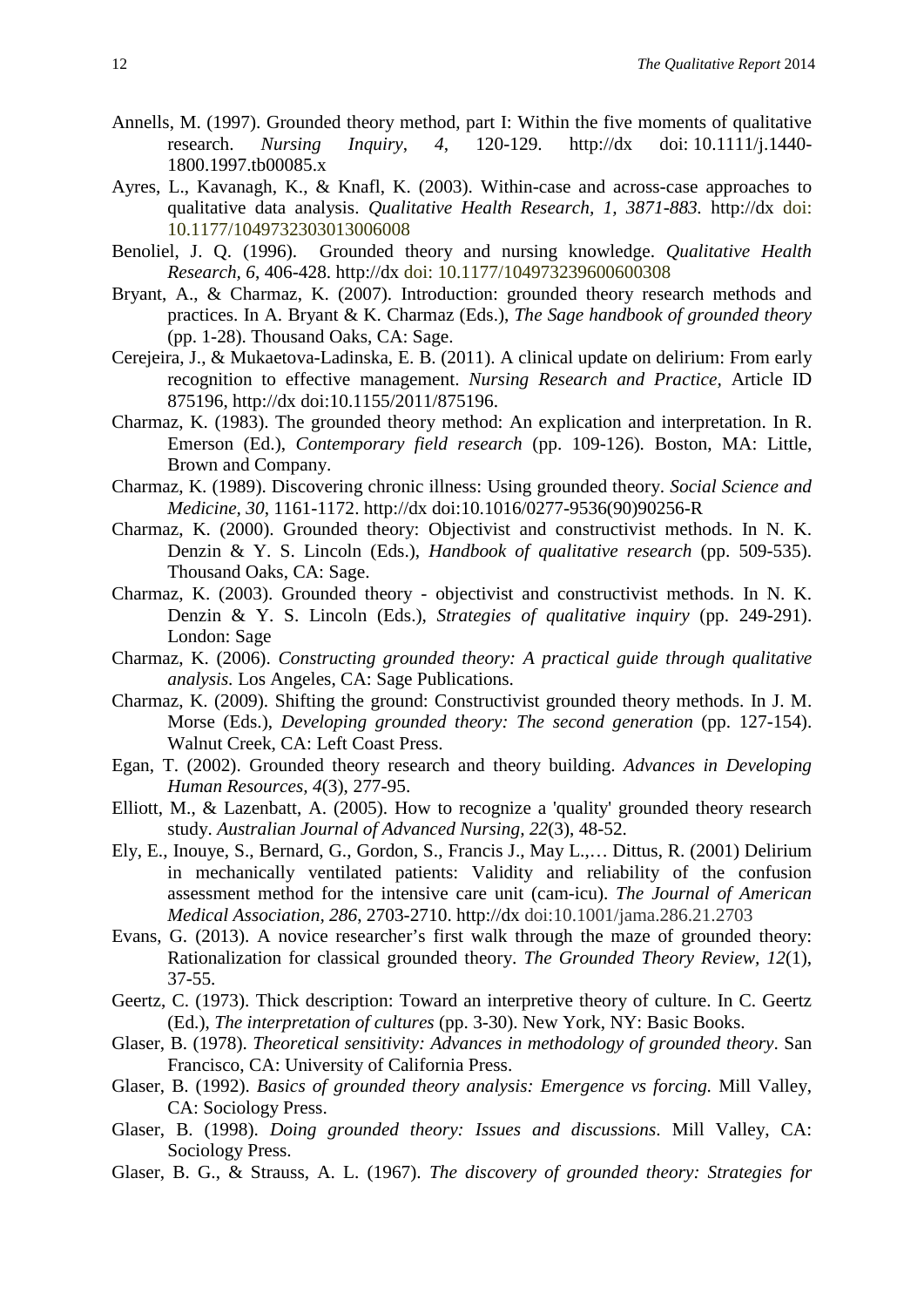*qualitative research*. Beverly Hills, CA: Sage.

- Goulding, C. (1998). Grounded theory: The missing methodology on the interpretivist agenda. *Qualitative Market Research: An International Journal*, *1*(1), 50-57. http://dx doi.10.1108/13522759810197587
- Hallberg, L. R. (2006). The "core category" of grounded theory: Making constant comparisons*. International Journal of Qualitative Studies on Health and Well-Being*, *1*, 141-148. http://dx. doi: 10.1080/17482620600858399
- Haraway, D. J. (1991). Situated knowledge: The science question in feminist and the privilege of partial perspective. In *Simians, cyborgs, and women: The reinvention of nature* (pp. 183-202). New York, NY: Routledge.
- Jeon, Y. (2004). The application of grounded theory and symbolic interactionism. *Scandinavian Journal of Caring Sciences*, *18*, 249-256.
- Jones, M. L., Kriflik, G., & Zanko, M. (2005). Grounded theory: A theoretical and practical application in the Australian film industry. In A. Hafidz Bin Hj (Ed.), *Proceedings of international qualitative research convention 2005* (QRC05). Malaysia: Qualitative Research Association of Malaysia. Retrieved from <http://ro.uow.edu.au/commpapers/46/>
- Khan, R. A., Kahn, D., & Bourgeois, J. A. (2009) Delirium: Sifting through the confusion. *Current Psychiatry Report, 11*, 226-234. http://dx.doi.org/10.1007/s11920-009-0035- 8
- Lincoln, Y. S., & Guba, E. G. (2000). Paradigmatic controversies, contradictions, and emerging confluences. In N. K. Denzin & Y. S. Lincoln (Eds.), *Handbook of qualitative research* (pp. 163–188). Thousand Oaks, CA: Sage.
- MacDonald, M. (2001). Finding a critical perspective in GT. In R. Schreiber & P. N. Stern (Eds.), *Using grounded theory in nursing* (pp. 113-158). New York, NY: Springer.
- Maxwell, J. A. (2005). *Qualitative research design: An interactive approach* (2nd ed.)*.* Thousand Oaks, CA: Sage.
- Mills, J., Bonner, A., & Francis, K. (2006). The development of constructivist grounded theory. *International Journal of Qualitative Methods*, *5*(1), Article 3. Retrieved from http://www.ualberta.ca/~iiqm/backissues/5\_1/pdf/mills.pdf
- Myers, M. D. (2009). *Qualitative research in business & management*. Thousand Oak, CA: Sage.
- Page, V., & Ely, E. W. (2011). *Delirium in critical care*. New York, NY: Cambridge University Press.
- Polit, D., & Beck, T. B. (2010). Generalization in quantitative and qualitative research: Myths and strategies. *International Journal of Nursing Studies*, *47*, 1451-1458. http://dx.doi.org/10.1016/j.ijnurstu.2010.06.004
- Pun, B. T., & Boehm, L. (2011). Delirium in the intensive care unit: Assessment and management. *AACN Advanced Critical Care, 22*, 225-237. http://dx doi: 10.1097/NCI.0b013e318220c173
- Roberts B. (2004). Screening for delirium in an adult intensive care unit. *Intensive and Critical Care Nursing, 20*(4), 206-213.<http://dx.doi.org/10.1016/j.iccn.2004.04.003>
- Saxena S., & Lawley D. (2009). Delirium in the elderly: A clinical review. *Postgraduate Medical Journal*, *85*(1006), 405-413. http://dx.doi.org/10.1136/pgmj.2008.072025.
- Schreiber, R. (2001). New directions in grounded formal theory. In R. Schreiber & P. N. Stern (Eds.), *Using grounded theory in nursing* (pp. 227-246). New York, NY: Springer.
- Schwandt, T. A. (1994). Constructivist, interpretivist approaches to human inquiry. In N. K. Denzin and Y. S. Lincoln (Eds.), *Handbook of qualitaitve research* (pp. 118-137). Thousand Oaks, CA: Sage.